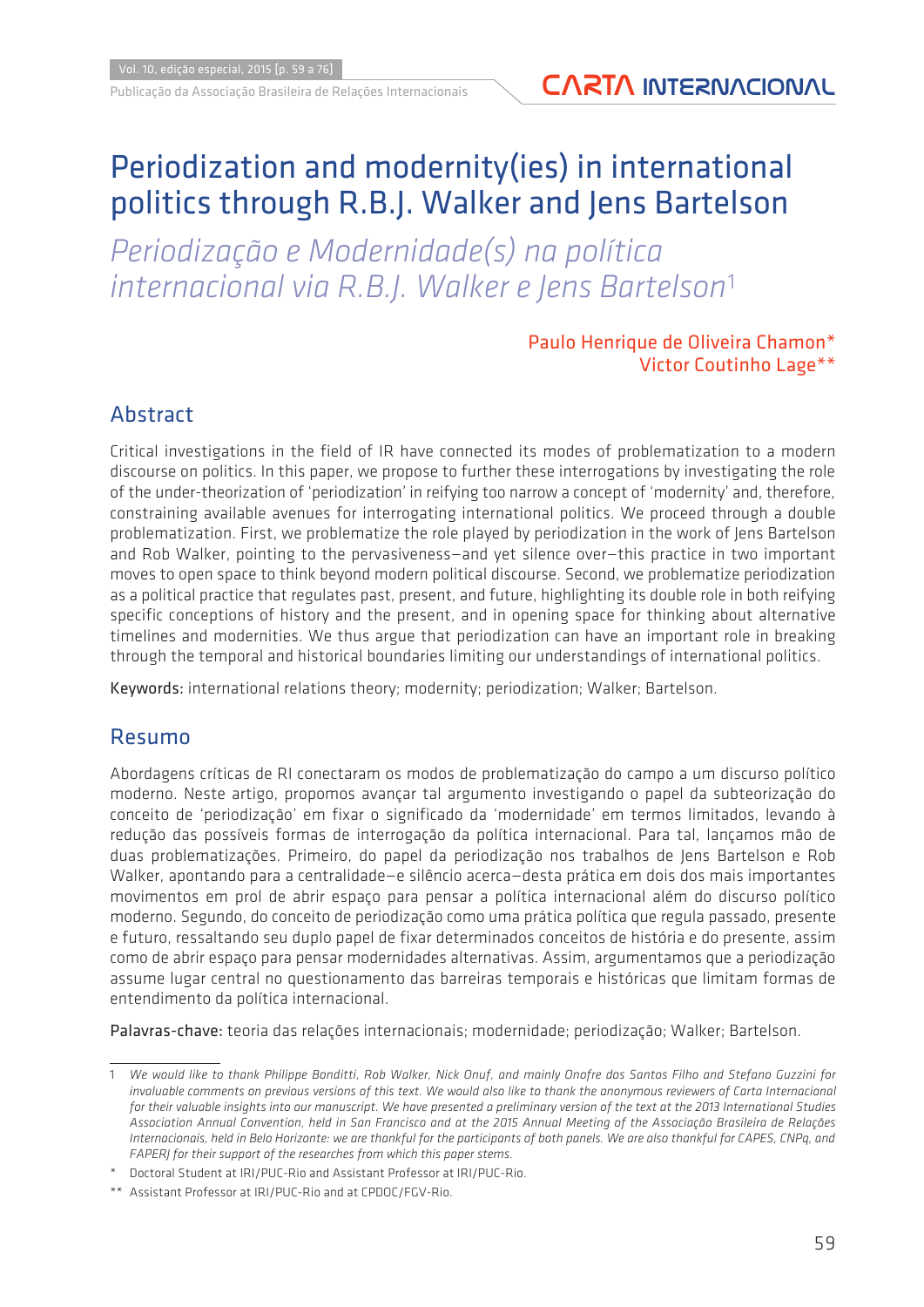### Introduction

The field of International Relations witnessed, in the 1990s, a spur of exercises in historicization as an important part of the so-called "critical turn" of the discipline. More specifically, these historical readings have worked towards the characterization of 'modernity' and of the specifically 'modern' form of international politics as a way to criticize the reification of transhistorical categories2. On the one hand, historicizations of 'modernity' were taken up by historical-sociological analyses looking to supply the incapacity of dominant structural approaches to account for the historical transformation from the "medieval (pre-modern) world" to the "modern state system"<sup>3</sup>. On the other hand, they also worked as a way to signify so-called contemporary transformations in modern politics towards new forms of organization of a "post-modern" world4.

While these arguments offered welcomed critiques to the intellectual and political poverty of many approaches, most of them have been criticized for reproducing a master narrative guided by Western experience and based on the presence/absence of the state and the state system. In this paper, we turn to two of such critics: R.B.J. Walker and Jens Bartelson, both of which have argued that many historicizations of modern international politics fail to acknowledge their own participation in a modern discourse that invites specific and pre-determined conceptions of transformation and epochal shift. Walker and Bartelson have showed that the under-theorized conception of 'modernity' underlying most interpretations of modern international politics poses problems to any attempt to think differently about politics given present conditions, as one tends to be caught affirming the very grounds one sets out to criticize.

However, the engagement in which we advance below, focused on two recent books written by Walker and Bartelson, exposes certain limits in their analyses that deserve further problematization. These limits signal towards implicit reifications and certain stalemates that impair their respective capacity to take us beyond the scope of alternatives already posited by modern political discourses.

Nonetheless, since all investigations must begin somewhere, the straightforward dismissal of any set of limits on ideological grounds is problematic. And yet, the proposition that an attempt to escape certain limits can ultimately reproduce those same limits works as an important indicative of the persistent need to interrogate the conditions under which one speaks. Hence, our objective in this paper will be to work through the contours of the discursive formation that leads those who are struggling to reconceptualize a given discourse towards the reproduction of this very discourse<sup>5</sup>. In this sense, we note that Walker's and Bartelson's reproductions of the very discourse they invite us to move away from shouldn't be taken as a slip that should be abandoned or easily corrected. On the contrary, taken seriously, these reproductions appear as symptoms of shared commitments to under-problematized features in their work and in the political discourse they work through.

<sup>2</sup> One of the most concise statements of this kind can be found in Ruggie (1993).

<sup>3</sup> For a direct engagement with structural realism on these terms, see, for example, Spruyt (1994), Buzan & Little (1996); Reus-Smit (1999); and Philpott (2001).

<sup>4</sup> Linklater (1998; 2007) remains the main reference in this respect.

<sup>5</sup> For more on this approach, see Foucault (1984; 1997), Butler (2002), and Bartelson (2001).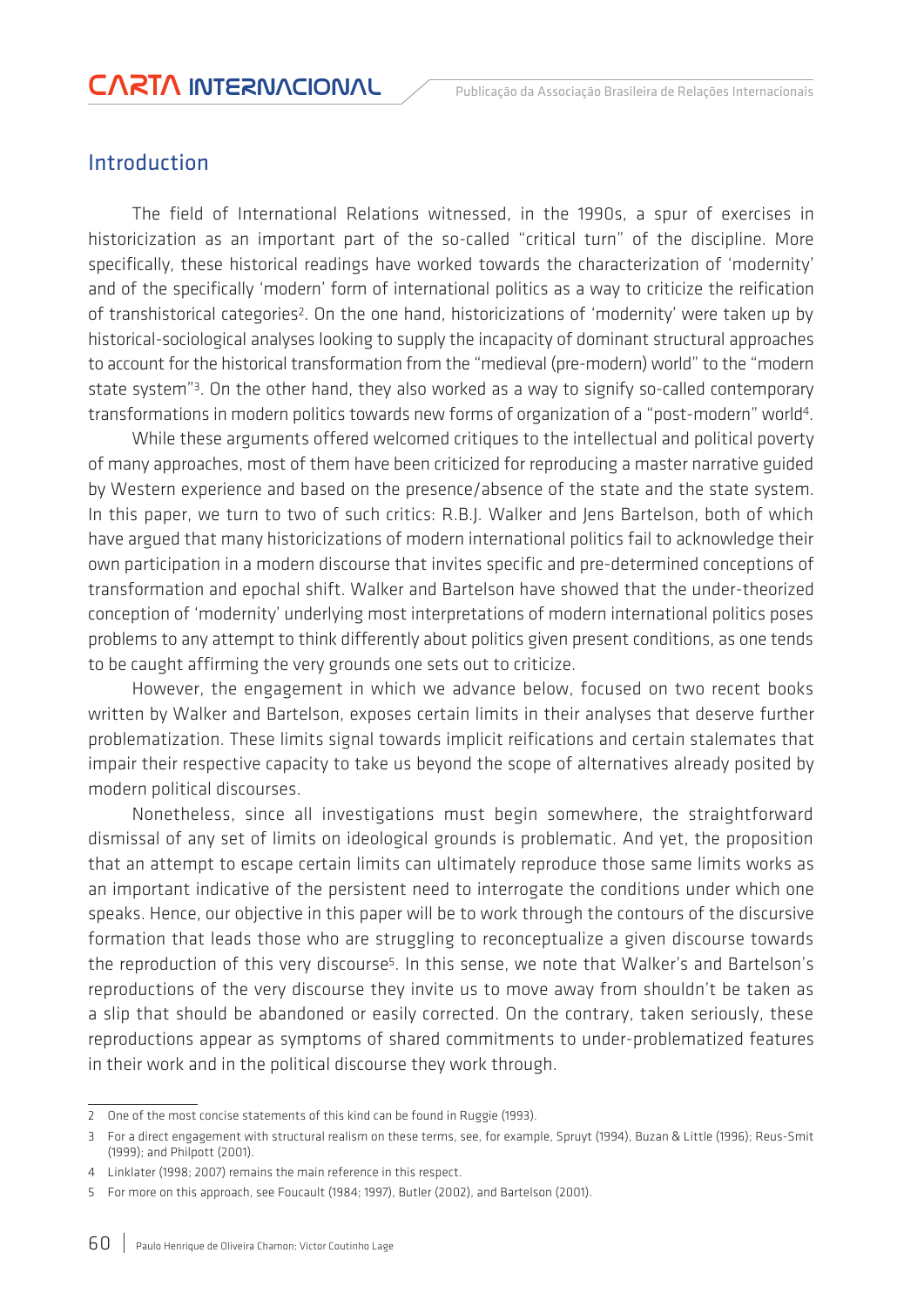## Publicação da Associação Brasileira de Relações Internacionais **CARTA INTERNACIONAL**

In a similar vein, Hutchings has argued that "*in spite of its commitment to challenging the international status quo, the temporal assumptions of critical theories tend to reproduce and confirm the hegemonic pattern of international power*" (HUTCHINGS, 2007, p. 72), because although they "*do much to undermine the role of the idea of progress in accounts of international political time, they are less successful in undermining the notion that a singular temporal perspective has a privileged status within international politics*" (HUTCHINGS, 2007,p. 81)6. We will show that despite Walker's and Bartelson's successes in problematizing progressive accounts of international politics (among others), they find themselves reproducing a "singular temporal perspective" inscribed in the homogenization of "modernity". More specifically, we will argue that it is their commitment to non-problematized acts of periodization that sustain their implicit reification of modernity since they imply a naturalization of the distinction between past and present that homogenizes modernity, and, thus, stipulates very specific limits within which difference can be interrogated and imagined.

Indeed, as we will show, the concept of 'modernity' can hardly be separated from the acts of periodization that distinguish modern times from other, pre-modern, times (Osborne, 1992), thus making 'periodization', when understood as a political practice, a productive way of thinking through conceptions of 'modernity'. Consequently, the problematization of periodization we endeavor in this paper can work towards opening further space for interrogating and imagining alternative modernities.

We will do so through a double problematization. First, we problematize the role played by periodization in the works of Jens Bartelson and Rob Walker, thus pointing to the pervasiveness—and yet silence over—this practice in their arguments towards opening space to think beyond modern political discourse. Second, we problematize periodization as a political practice that regulates past, present, and future, highlighting its double role in both reifying specific conceptions of history and the present, and in opening space for thinking about alternative timelines and modernities. We thus argue that interrogating periodization can have an important role in breaking through the temporal and historical boundaries limiting our understandings of international politics.

### Questioning and silencing periodization in IR: R.B.J. Walker's and Jens Bartelson's problematization of international politics

The concern with articulations of past, present and future marks most of Walker's texts; this is central, for instance, in his most cited and known work, *Inside/Outside: international relations as political theory.7* There he explicitly states that "theories of international relations" can be read "*as a crucial site in which attempts to think otherwise about political possibilities are constrained by categories and assumptions that contemporary political analysis is encouraged* 

<sup>6</sup> Hutchings (2007) refers to the critique of the field of IR in the 1980s by Ashley and Cox, and to arguments in both Virilio and Derrida. She turns to other analyses of world politics in her book (Hutchings, 2008). The problematization of international politics in Walker and Bartelson, however, isn't discussed.

<sup>7</sup> We thank the anonymous reviewers for suggesting us to situate our discussion in relation to Walker's 1993 text.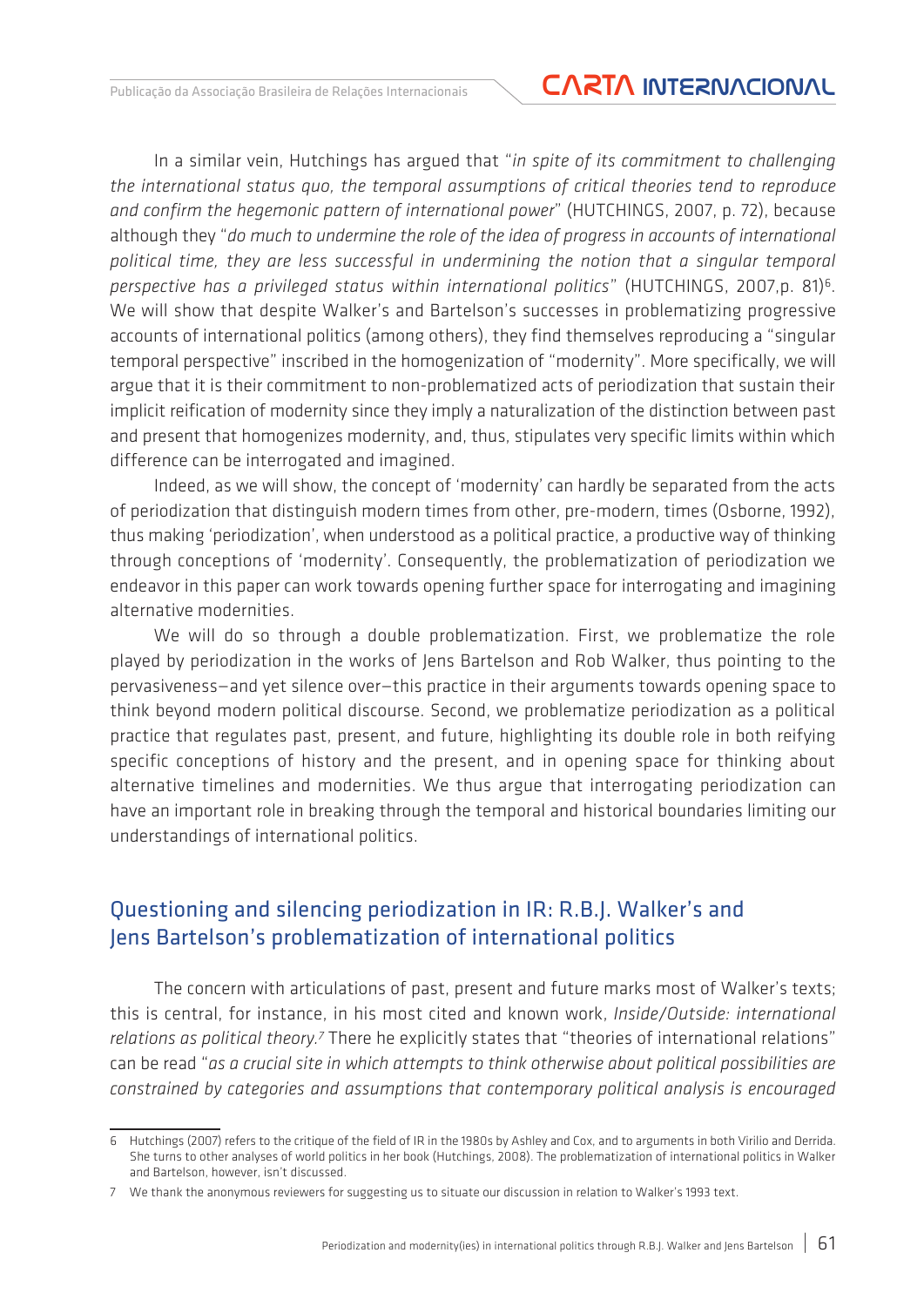*to take for granted*" (WALKER, 1993, p. 5); or, more to the point, "*a large proportion of research in the field of international relations... simply [takes] a modernist framing of all spatiotemporal options as an unquestionable given*" (WALKER, 1993, p. 7).

The explicit focus that *Inside/Outside* gives to international relations leads Walker to "treat the primacy of space in cultural and intellectual experience of the early modern era as crucial, as setting the conditions under which later accounts of temporality... could be articulated as a linear and thus measurable progression" (WALKER, 1993, p. 11). Taking that into account, his main concern in the text is to understand how the commitment to the principle of state sovereignty "*tells us more about the constitutive imagination of modern political life than about the determinations and possibilities of the political worlds in which we now live"* (WALKER, 1993, p. 25, emphasis in the original). In other words, Walker provides us with theoretical reflections to pursue the interrogation of the "spatiotemporal" articulations that have come to constitute the ways through which we interpret modernity.

Our effort here builds from this kind of reflection. In this paper, however, we focus on his more recent book, *After the Globe, Before the World*, since it articulates, in our view, a more complex problematization of "the international"—the central notion in our interpretation of the periodization practices at stake in his thought—in relation to his earlier intervention. We argue that, in this text, Walker himself reproduces, to paraphrase his own earlier words, "*categories and assumptions that contemporary political analysis is encouraged to take for granted*"; more precisely, we argue that he relies on a periodization that, paraphrasing again, "constrains political possibilities" and that is telling of "the constitutive imagination" of "modern political life". To make that point, we now move more closely to the text. (referência)

In the beginning of the book, Walker states that his

overall argument, to put it briefly, is that anyone seeking to reimagine the possibilities of political life under contemporary conditions would be wise to resist ambitions expressed as a move from politics of the international to a politics of the world, and to pay far greater attention to what goes on at the boundaries, borders and limits of a politics orchestrated *within* the international that simultaneously imagines the possibility and impossibility of a move *across* the boundaries, borders and limits distinguishing itself from some world beyond (WALKER, 2010, p. 2-3, emphasis in the original).

The book is especially devoted to problematize the claims that put "the international" and "the world" either as antonyms or as synonyms. On the one hand, to treat them as synonyms is, according to Walker, a particular invitation to discourses of universality and universalization, claiming for a shift from the local, the parochial, the national to something more enlightened and cosmopolitan. That is, to put them as synonyms leads to linear perspectives that either affirm the universal condition of modernity or assume that, within historical development, this universal condition must be attained. What underlies this conception is the move from the particular to the universal. On the other hand, to treat them as antonyms is to affirm the impossibility of political life beyond the boundaries of the modern state. Instead of unity, this view expresses the fragmentation of the coexistence of particular modern states, within which lies exclusively the possibilities of freedom and politics.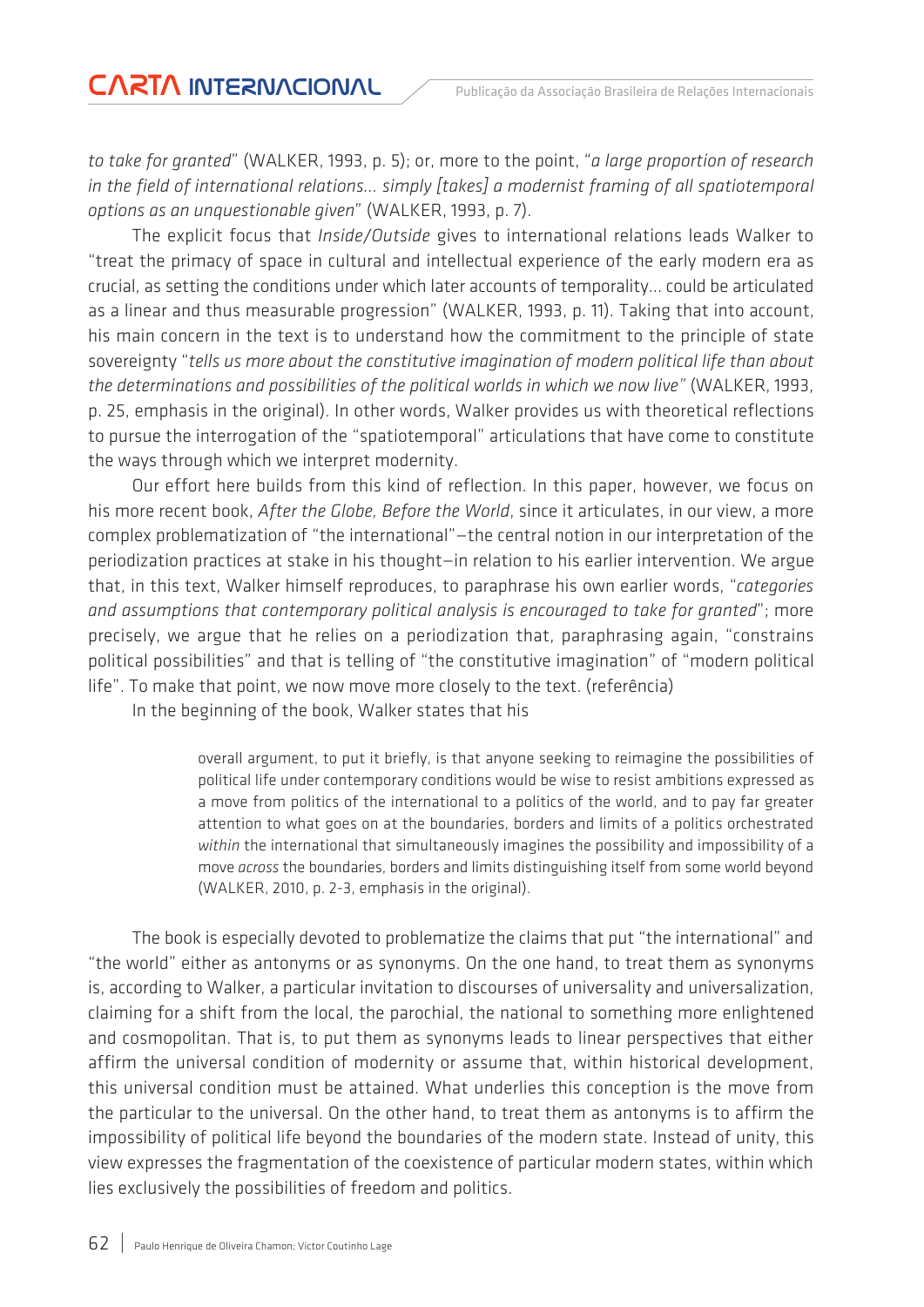### Publicação da Associação Brasileira de Relações Internacionais **CARTA INTERNACIONAL**

This either/or logic would be the reproduction of "*the logic of affirmation and negation enabled at the edge of the modern system of sovereign states that claims to be, but never can be, coextensive with the world*" (WALKER, 2010, p. 22). To avoid this blackmail, Walker claims that "the international" and "the world" must be read as *both* antonyms *and* synonyms; from this interpretation,

> the relation between an international politics and a world politics affirms both the ambitions and limits–the possibility and impossibility–of specifically modern forms of politics: forms of politics that aspire to be universal, to engage the entire world, yet must always eventually acknowledge, tacitly or explicitly, that the entire world is forever beyond reach (WALKER, 2010, p. 22).

In a certain sense, Walker's effort is devoted to replace this both/and logic for the either/ or logic mentioned above. More precisely, his main target is to problematize the notion of "the international", without reproducing the logics that keep the particular and the universal in a dualist perspective, from which one pole is privileged, in detriment of its opposite. Following that reasoning, the particular and the universal become, to Walker, expressions of inherent and insoluble contradictions that constitute modern political life.

Here, we propose that Walker's text can be read as an attempt to problematize the *periodization acts* involved in the either/or logic explained above, a logic that is imbued with assumptions regarding specific arrangements of past, present and future.

According to this proposition, we can articulate the problematization of *After the Globe, Before the World* exposed above in the following terms. On the one hand, the conception of "the international" and "the world" as synonyms implies three interrelated claims. First, it presumes a pre-modern (feudal) past which is different from the present (international) modern condition. Second, this present modern condition is taken either as an already universal condition or as a condition in the historical process of universalizing itself. Finally, third, this future is posited as the unfolding of the founding principles said to demarcate modernity from pre-modernity.

On the other hand, the conception of "the international" and "the world" as antonyms also implies three interrelated claims. First, as before, it presumes a pre-modern (feudal) past which is different from the present (international) modern condition. Second, however, the modern state is posited as the exclusive condition of political life. Finally, third, the future of the international becomes submitted to the law of repetition given the impossibility of political life beyond the modern state for modern subjectivities.

That said, what remains to be seen is how Walker deals with his own acts of periodization. More precisely, we argue, Walker himself relies on certain periodizations that are largely ignored, but that have crucial political implications to think contemporary politics. The first thing to be noticed in this aspect, then, is his conception of modernity. If, on the one hand, Walker provides us with a powerful reading of what is at stake in contemporary claims on "modernity" and "modern politics", and their implications in the various instances of their use, on the other hand, his own conception of modernity seems ambiguous and under-theorized.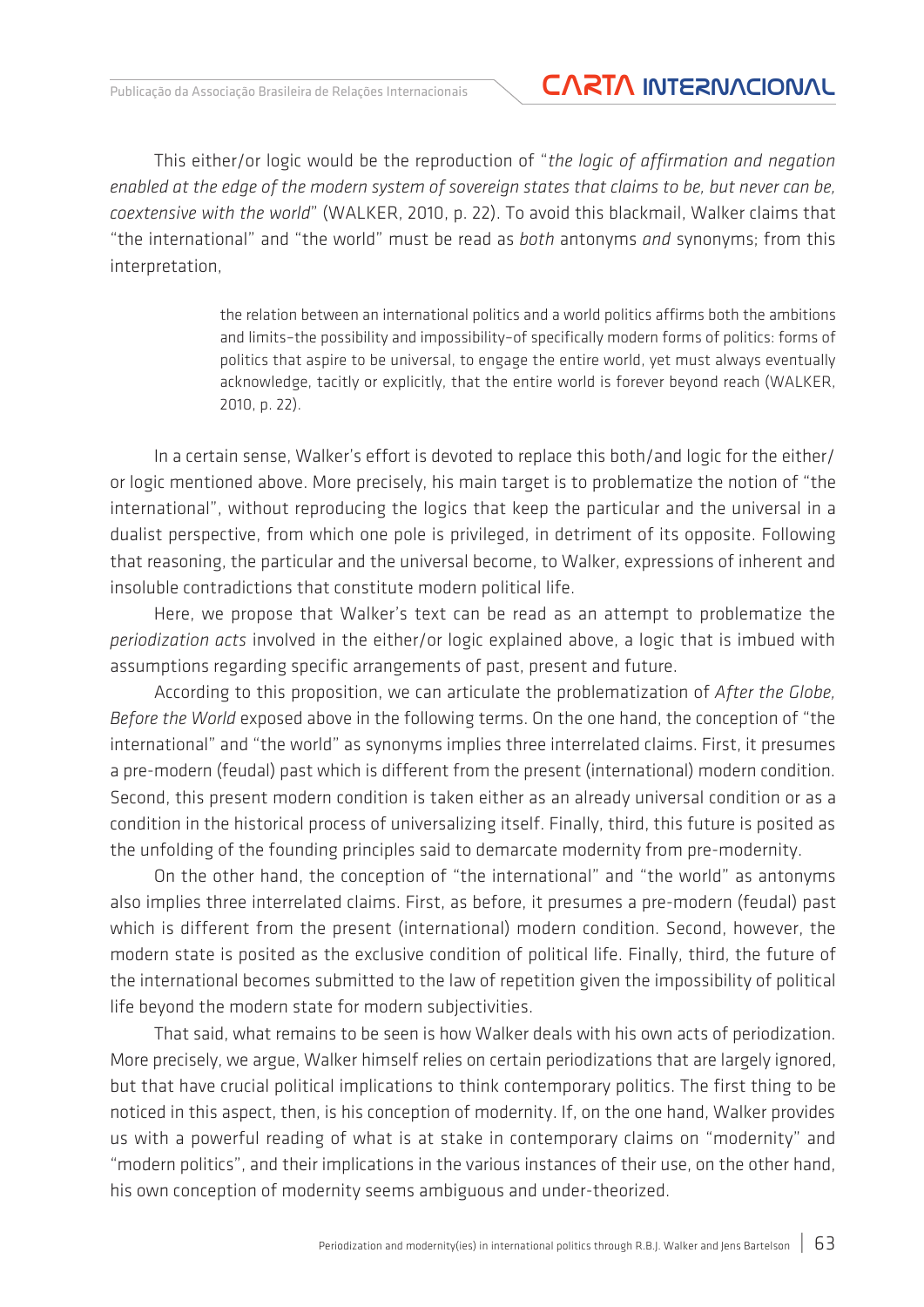An indication of how his conception of modernity remains under-theorized is that the instance in which his most explicit definition of modernity is provided comes only at an (end) note to the second chapter. There, one reads:

> my identification of modernity with the emergence of the states system in early-modern Europe is intended both as a shorthand reminder of the parochialisms embedded in many more familiar accounts of what modernity must be, and a suggestion that the inclusions/ exclusions expressed in the European states system, with its own constitutive exclusions, provide a neglected dimension of debates about modernity that, partly as a consequence, remain either resolutely Eurocentric or determined to resist European/Western hegemony, with both options encouraging essentializing accounts of modernity and its others (WALKER, 2010, p. 262, n.6).

Here, modernity is identified with the states system that has supposedly emerged in "early-modern Europe", in order to highlight "parochialisms" and "essentializations" in other definitions of modernity.

Elsewhere, he says that "*modern politics has come to be, among other things, an international politics*" (WALKER, 2010, p. 47). If, above, modernity is identified with the states system of early-modern Europe, now it is directly identified with "international politics". But, Walker highlights that many of the features of modern politics "pre-date the kind of structural formations we now call the international" (WALKER, 2010, p. 47) He starts the (end)note at the end of this quotation by saying that, "read as history", what is called "*the international came to be named (by Jeremy Bentham) only in the very late eighteenth century. It may make sense to use it as an explanatory category only since the nineteenth century*" (WALKER, 2010, p. 274, n.41). Opposed to these historical readings, Walker identifies structuralist readings, through which "*the international is invariably traced back much further, to the mid-seventeenth century at least, and even to various pre-modern formations: thus Thucydides*" (WALKER, 2010, p. 274, n.41). Before these two definitions, Walker highlights that the structuralist ones, despite being less historically accurate, are right in insisting that the modern state emerged only under external conditions of possibility. In other words, structuralist readings would be misleading in identifying a figure like Thucydides as a thinker of "the international", since he is part of "pre-modern formations", but would be accurate, logically speaking, to the extent that they shed light on how the "inside" of the modern state has the "outside" as its conditions of possibility. In these two (end)notes of chapter two, Walker traces lines that separate "modern politics" and "modernity" from "pre-modern formations" and from what came "before the international".

In that sense, Walker's problematization of modernity and modern politics through a both/and logic has as its own condition of possibility a specific definition of modernity. That is, in order to criticize the assumptions at stake in interpretations of "the international" and "the world" as either antonyms or synonyms, Walker constructs a definition of modernity that relies on a periodization ultimately taken for granted: the early-modern system of states from which modern politics is equated with international politics and differentiated from premodern formations. It would thus seem that his critique of modern politics and modernity, while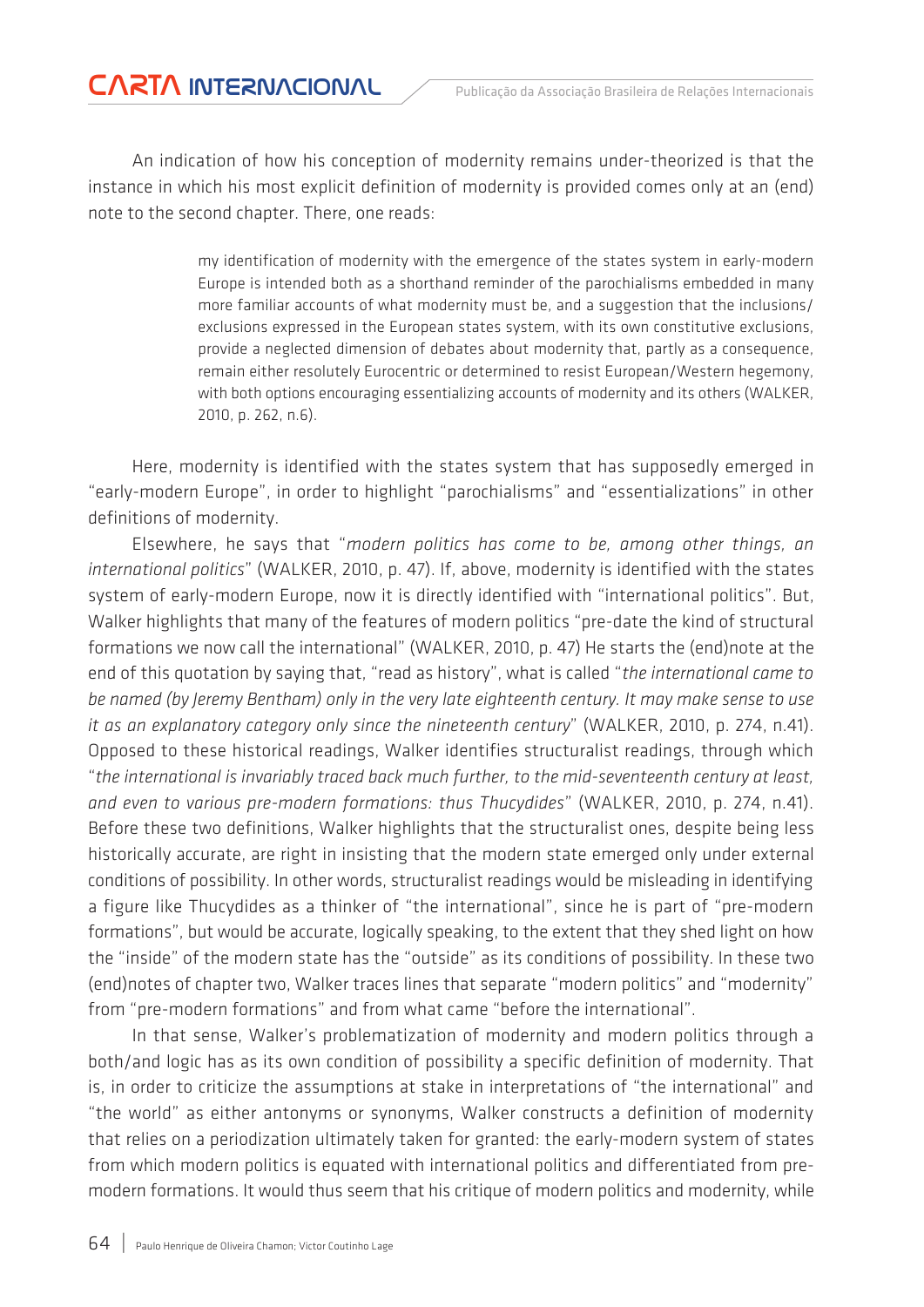highlighting the contradictions between the universal and the particular, assumes one specific form of these contradictions, naming it "international" or "modern" politics. Therefore, we argue that Walker's both/and logic relies in a definition of what modernity actually means that leads to a (re)instantiation of an either/or logic: modern contradictions are *either* present *or* absent in one's interpretation, depending if the interpreter grasps, in an appropriate way, the specifically modern configurations of the problem of political community that Walker identifies in history.

A similar reading of the double role of periodization can be made of Jens Bartelson's *Visions of World Community*, which deals with issues of universality and particularity similar to those found in our discussion of R.B.J. Walker. Most notably, Bartelson's argument differentiates itself from Walker's due to the centrality that historical investigation assumes in it. This difference will be at the center of our analysis, as it speaks directly to matters of periodization.

Indeed, the author explicitly draws on history and periodization in order to make his argument about the possibilities and impossibilities of a world community, according to which

> our present inability to make coherent sense of the idea of world community is the outcome of a successful *nationalization* of the concept of community itself, a process through which the nation became the paradigmatic form of human association in theory and practice alike (BARTELSON, 2009, p. 4, emphasis in the original).

According to Bartelson, through this process of nationalization, we lost the capacity to think about "*a more encompassing social whole, of which both communities and individual human beings could form part*" (BARTELSON, 2009, p. 35, emphasis added). That is, we have lost a universalist social ontology as the basis upon which our conception of political community is conceived, replacing it with a particularistic social ontology revolving around the bounded nature of all community.

It should be noted that, in *The Critique of the State,* Bartelson (2001) had pointed out that the state concept "in its modern sense" "became fused with the concept of the nation, thus establishing a firm logical and rhetorical connection between political authority and political community" (BARTELSON, 2001, p. 35). Moreover, the "*historical understanding of the state and the state-centric understanding of history are closely related to another major change in the structure of sociopolitical concepts: the fusion of the concepts of state and nation*" (BARTELSON, 2001, pp. 38-9). In sum, Bartelson (2001) is devoted to the problematization of what he identifies as a specifically "modern" configuration of authority and community.8.

In *The Critique of the State,* Bartelson's concern with the state concept leads him to *"analyse how [it] came to fulfill a constitutive function within late modern scientific political discourse – that is, beyond [Max] Weber – and how this concept subsequently became an unquestioned part of political reflection*" (BARTELSON, 2001, p. 9). In *Visions of World Community*, in turn, he aims at exploring "*some of the changes the concept [of community] has undergone as a result*" of past centuries contestation and recycling "within political thought" (BARTELSON, 2009, p. 10).

<sup>8</sup> Here as well, we thank the anonymous reviewers for suggesting the inclusion of the reference to Bartelson's 2001 book.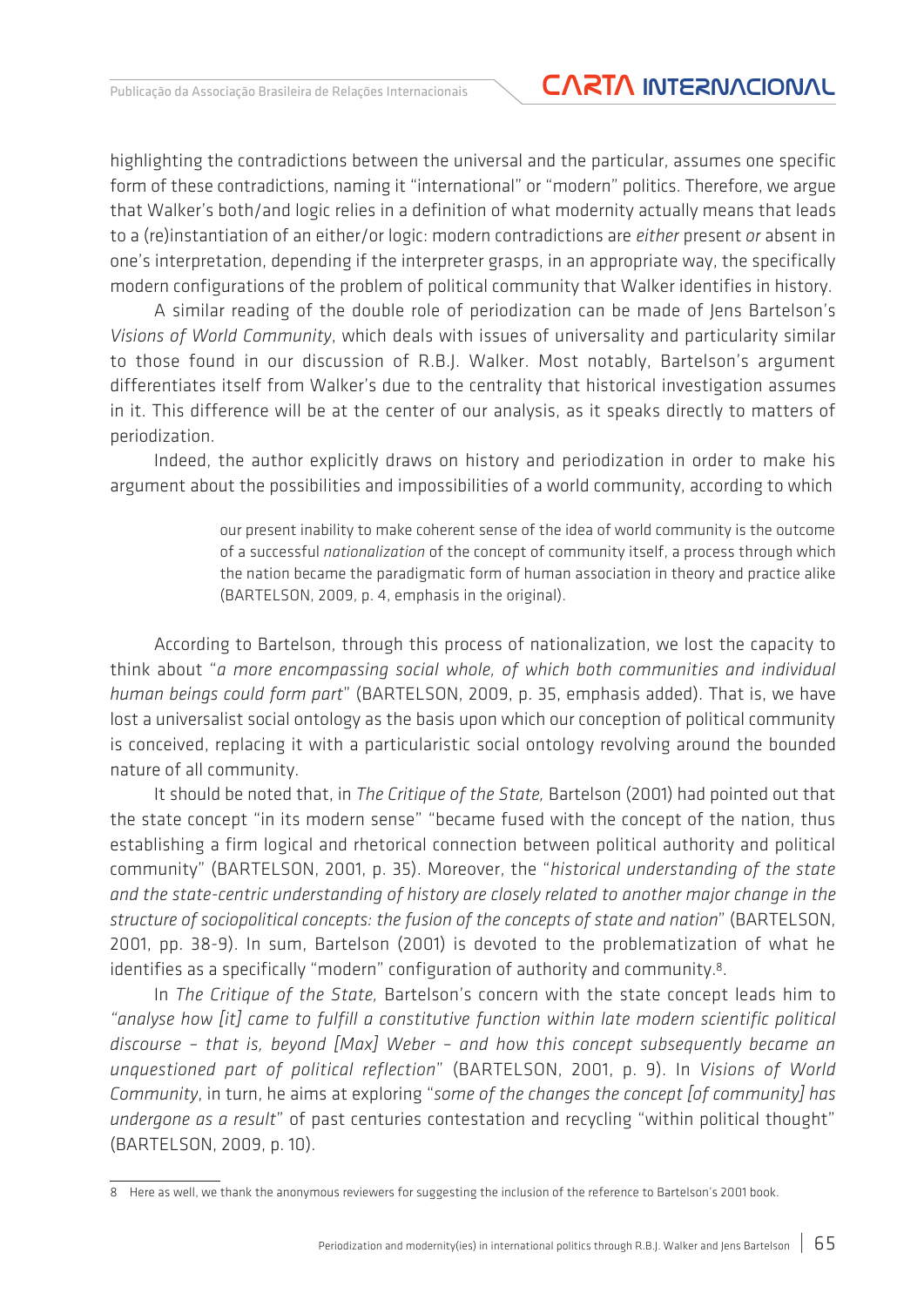In relation to his 2001 book, Bartelson took a step back in history in his 2009 book, in order to understand how the logic of identity underlying the state concept in its modern sense came into being through a certain historical process. One of the results of that historical process is a well-known challenge of international politics: while the modern political community is instantiated within the limits of the bounded nation-state, many of the problems that these societies face (e.g.: environmental sustainability, transnational justice) have a boundless nature. Bartelson goes on to argue that, facing such challenges, and without being able to resort to a lost universalist ontology, many political theorists have attempted to conceptualize the expansion of the political community into an instance capable of dealing with boundless problems. However, such moves face strong limitations given that

> the very same division of mankind into distinct communities that makes the idea of a world community morally compelling has also been the main obstacle to its successful realization, since differences between peoples have made such a community hard to attain in practice. Consequently, many of those who have defended the idea of world community have done so by arguing that the world of sovereign states first has to be transcended in order to make way for a coming community of all mankind (BARTELSON, 2009, p. 1).

Bartelson's crucial move is thus to relate the different discourses on cosmopolitanism to a common ontological assumption: a particularistic conception of community that constructs the world as necessarily consisting of a plurality of bounded communities. According to the author, the problem with such ontology is that it locates particularity and universality in opposition to each other; Consequently, as *"[t]here is simply no corresponding conception of world community to match the universalistic aspirations of cosmopolitan democrats–just an ontological void in between communities*" (BARTELSON, 2009, p. 28), the boundaries of the nation-state set the limits of all modern political analyses, thus calling for transcendence if any form of world community is to be imagined. Given such either/or approach, attempts to deal with the aforementioned challenge cannot escape resulting into a paradox that must presuppose the prior existence of the very "broader" community it is supposed to justify into existence (see BARTELSON, 2009, ch.2).

As with Walker, we argue that Bartelson can be read as problematizing the specific periodization that informs cosmopolitan approaches to world politics. In such interpretation, Bartelson's argument exposes how these thinkers operate a specific organization of past, present, and future that makes a world community the desirable future that is always already contained within present (modern) forms of politics expressed in the sovereign state. These forms, furthermore, imply a previous distinction between a pre-modern political organization whose principles are unsuitable to modern subjectivity–thus justifying the need to go "forward", not "backward". Hence, modern politics calls forth a will to transcend itself towards a world community–a future that is already implied in the definition of a modern world of sovereign states that is distinct from a pre-modern one.

We argue that Bartelson's own diagnosis of the paradoxes of cosmopolitan approaches to world community relies upon an act of periodization that (re)produces the very dynamics he intends to dissolve through his analysis. Indeed, the historical process of nationalization of the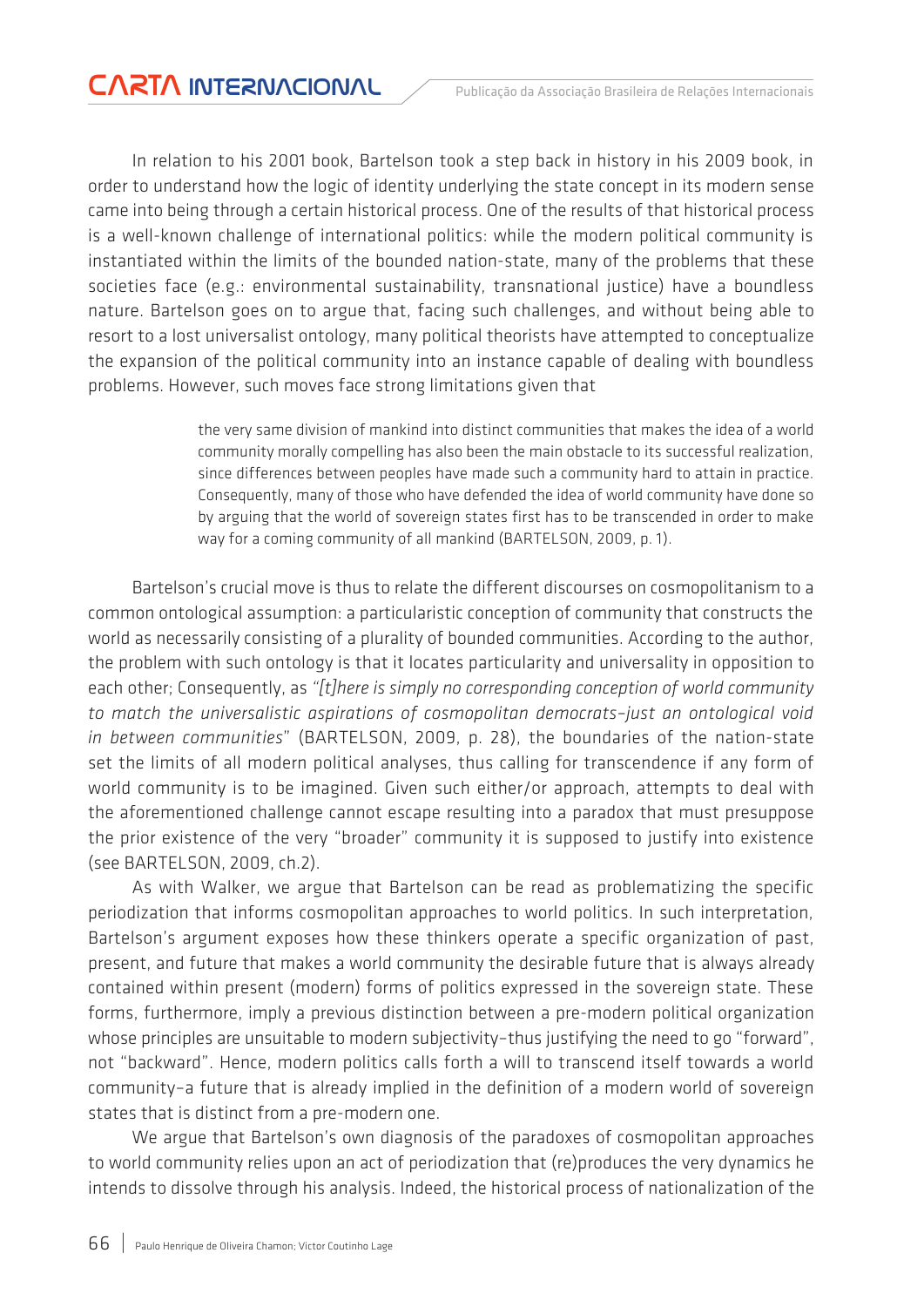## Publicação da Associação Brasileira de Relações Internacionais **CARTA INTERNACIONAL**

political community is depicted through a historical narrative revolving around two major explicit breaks. The first one is associated with the Copernican Revolution and changes in cartography, both of which set the conditions for the establishment of a vantage point above the Earth from which a world community could be envisioned (BARTELSON, 2009, p. 72ff). Such Renaissance redrawing of world community sets the stage for what Bartelson presents as two centuries of debate between nationalizing tendencies–attempting to locate the vantage point of community within the state system itself–against a backdrop of universalized visions of world community–founded upon cosmological beliefs on human beings innate sociability, progressive history or Humanity. According to Bartelson, this struggle is put to an end when nineteenth century romantics, the epitome of which is expressed in Hegel and the French Revolution, managed to ultimately nationalize all conceptions of community, making it impossible to envision world community in others terms than through a particularistic ontology. In his words,

> [t]he route from this point to our present difficulties in making coherent sense of the idea of world community is surprisingly short. When mankind had been subdivided along so many dimensions, and when the nation-state had been reified into an inescapable fact of human life, the only remaining way of formulating the problem of world community was in terms of the insurmountable difficulties involved in transcending all these divisions simultaneously. What had been an indispensable part of the background understanding of political reflection from the Middle Ages to the Enlightenment had now finally been relegated to the status of an unattainable utopia (BARTELSON, 2009, p. 170).

Just as the Copernican Revolution opened the ground for attempts to particularize an *a priori* universal community, the French Revolution ultimately expressed a shift in the poles of the debate, rearticulating it in terms of attempts to universalize *a priori* particular communities. To Bartelson, *from this moment on*, the possibilities of thinking about world community in terms other than those established by ontological particularism have become no more than variations of an "unattainable utopia"; in other words, the oppositional relation of *either* universal *or* particular was substituted for an understanding of political community as *both* universal *and* particular. In this sense, while Walker's both/and logic is an analytical way proposed to shed light upon the tensions between particularity and universality in "the international", Bartelson's both/and understanding of the mutual implication of universalistic and particularistic conceptions of community is situated as a historical trend in political thought that was dominant for centuries and that has, *at some point in time*, a date of birth and a date when it was displaced from its dominant position.

Hence, his either/or and both/and logics are founded upon an *a priori* either/or frame historically situated through periodization: *either* universality and particularity are mutually implicated *or* they are in opposition, depending on the social ontology of the period in which it is situated. Such articulation of an historical narrative of world community ends up sealing the meaning of modernity in a very specific way, leading Bartelson to reproduce the need for transcendence he sets out to problematize. Here, however, the transcendence would refer to the overcoming of the particularistic social ontology underlying the system of sovereign states. Slightly rephrasing Bartelson, we could say that, since there is "just an ontological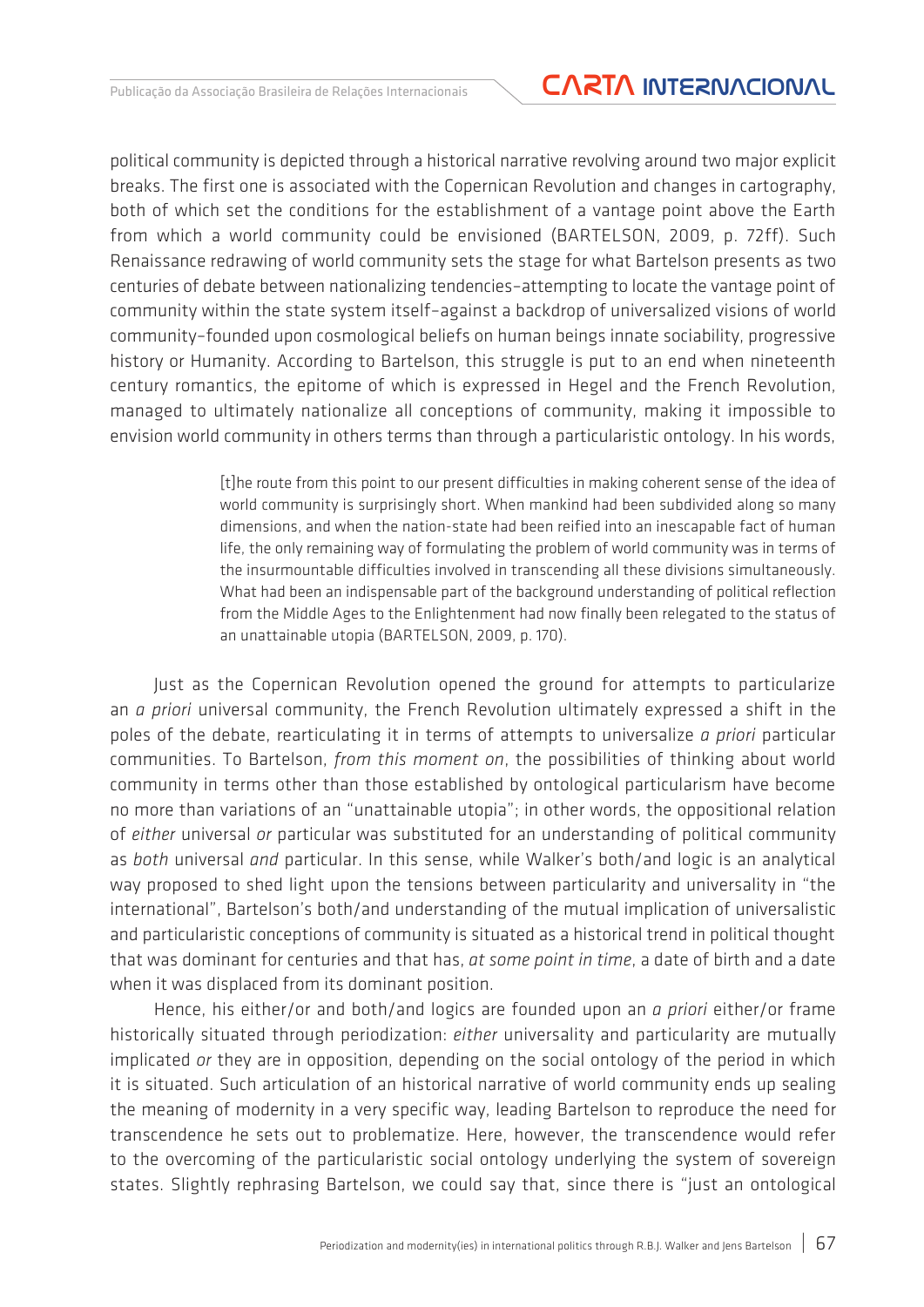void in between [social ontologies]", the boundaries of each era, expressed in the narrative periodization, set the limits of Bartelson's political analysis, thus calling for transcendence if any form of world community is to be imagined.

Our interpretation of Walker's and Bartelson's arguments highlights how they rely on a periodization between modernity and pre-modernity in order to establish their problematization of the relation between the international and the world. In doing so, they also implicitly fix a specific meaning of modernity in ways that foreclose dissent and invite an underlying either/or approach.9 That being said, our effort in this text moves along lines of problematization that Walker and Bartelson themselves have tackled in the field of "international relations". However, as we have showed, their texts ultimately rely in different ways on certain modern/pre-modern divides that remain silenced. It is this silence on periodization itself that we want to address and explore.

#### Problematizing periodization

This presentation of the arguments of R.B.J. Walker and Jens Bartelson calls for closer attention to the practice of periodization. Indeed, as argued, while both can be read as questioning the underlying periodization in other thinkers in IR, they remain themselves silent about their own, thus erasing the foundational move that authorizes their arguments. In this section, we propose to shed light upon the stakes of such practice and, therefore, open space for further advancing the problematization of international politics towards alternative modernities.

It is not our claim that periodization "in itself" should be condemned, avoided or superseded. Rather, we insist that periodization should not be seen as a description of "the" past; rather, it is a political device that works towards producing identities and differences. Taking that into account, the modern/pre-modern divide cannot be taken as a description of historical periods, but as a specific way of organizing political discourse. To frame it differently, problematizing periodization, as we understand it, does not require its eradication; it is, instead, a call for a persistent critique of the political implications in any periodizing act. This section is devoted to unfold that proposition.

We begin with Michel Foucault's reflections on *The Order of Things*. This is a valuable entry point for us, as it is not only a book wholly structured around periodization, but also one that explicitly discusses the centrality of historical discontinuities all the while opting for silencing their consequences. Hence, it is particularly careful not only about the stakes of following his methods, but also about the need for a given set of silences in order to do so.

Foucault claims that

[e]stablishing discontinuities is not an easy task even for history in general. And it is certainly even less so for the history of thought. We may wish to draw a dividing-line; but any limit we set may perhaps be no more than an arbitrary division made in a constantly mobile whole. We may wish to mark off a period; but have we the right to establish symmetrical breaks at

<sup>9</sup> Such foreclosing of possibilities for thinking otherwise is an important element of the debate between Walker and Bartelson itself, where one has endeavored to point the limits that the other's approach presents to political difference. For some instances of their direct engagement, see Bartelson (2001, pp. 167), Bartelson (2011), and Walker (2011).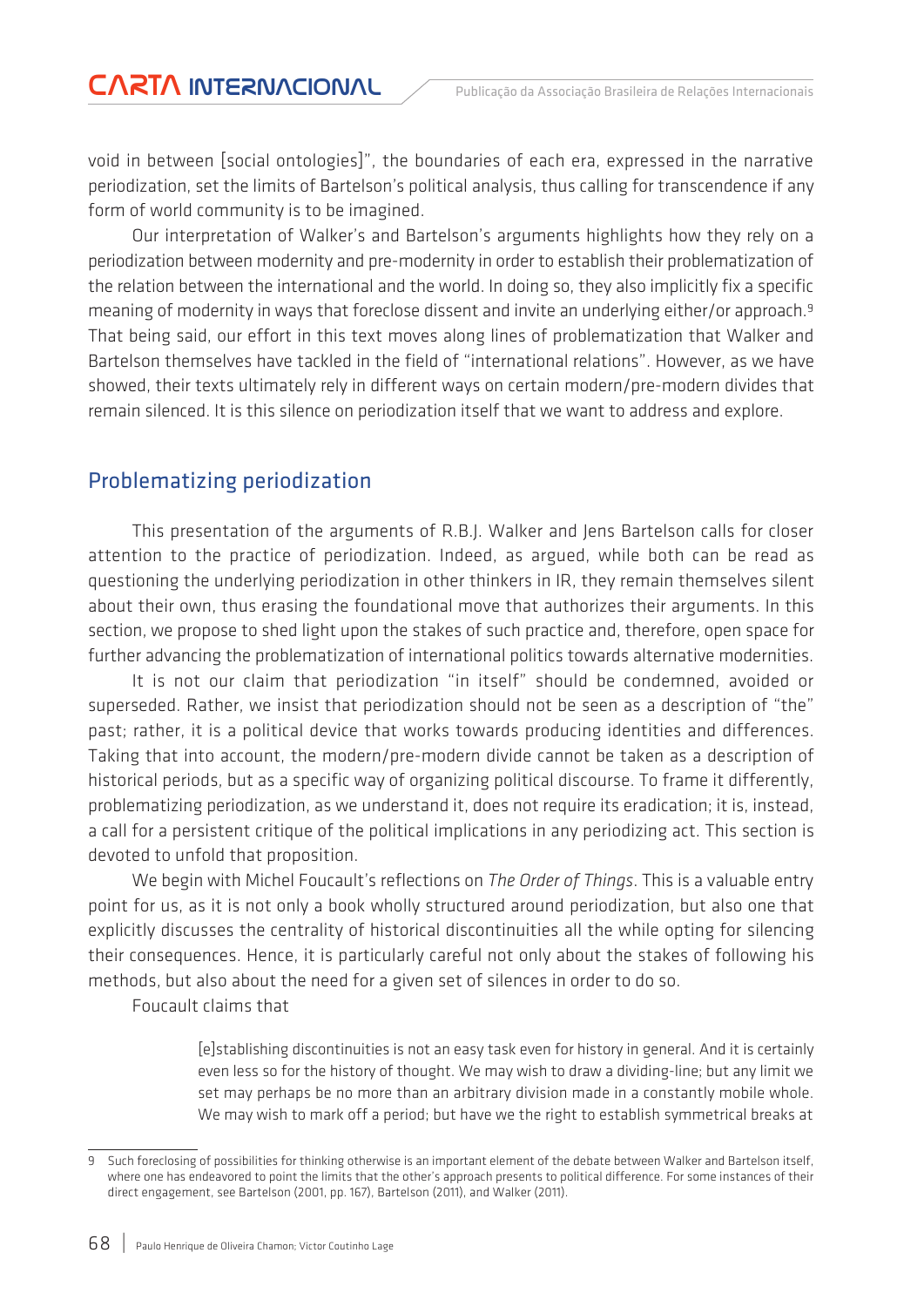two points in time in order to give an appearance of continuity and unity to the system we place between them? Where, in that case, would the cause of its existence lie? Or that of its subsequent disappearance and fall? What rule could it be obeying by both its existence and its disappearance? If it contains a principle of coherence within itself, whence could come the foreign element capable of rebutting it? How can a thought melt away before anything other than itself? Generally speaking, what does it mean, no longer being able to think a certain thought? Or to introduce a new thought? (FOUCAULT, 2002, p. 55-6).

Foucault, however, in a move similar to those presented in the previous section, decided to silence these questions in *The Order of Things*10, moving on with his analysis of Western thought through historical discontinuities. Walker and Bartelson both seem to implicitly follow him in such silence. We nonetheless propose to take these reflections up as a point of entry into the problematization of periodization. Indeed, they highlight not only the arbitrariness of historical breaks, but also their implications: the need to rely on something outside themselves to exist, the creation of an illusion of coherence and unity, the disavowing of the past. In other words, questions of periodization cannot be dissociated from questions of discrimination and demarcation.

We argue that the act of periodization, when naturalized as either natural or simply heuristic, implicates the production of what Richard Ashley called, in another context, a "deep structure", that is, "an autonomous code, a fixed generative principle" that disciplines meaning and fixes contingencies, giving an appearance of coherence and stability (ASHLEY, 1988, p. 232). In other words, in creating straight boundaries in history, periodization allows for the production of periods as coherent entities that can be clearly differentiated from other such coherent entities. Periodization thus works as an act of grounding that often leads to fixing and naturalizing the play of identity and difference, contingency and necessity, coherency and incoherency. In the terms of this article, this means that the non-problematization of the periodization between pre-modernity and modernity tend to produce both periods as coherent and homogeneous entities, following clearly defined generative principles. As Nicholas Onuf reminds us, telling a story about "modernity" involves mobilizing metaphors such as "boundary", "break", "juncture", "limit", "rupture", "stage", "transition"; and to speak about history does not mean that "history–that *thing* called history–is going anywhere in particular" (ONUF, forthcoming, emphasis in the original).

However, this agreement results in blackmail: one must either accept or reject the presented coherent discourse; any given present must either be modern or not modern. Acceptation or repudiation of the deep structure are the only available alternatives. As both options revolve around the presence or absence of the same discursive sovereign center, that is, of a delimited (because periodized) concept of modernity, the array of possibilities available for imagining and interrogating difference towards alternative modernities is considerably limited. To periodize, in this sense, becomes not a neutral, epistemological or hermeneutical matter of giving names to, or unveiling, what is already present in history itself, but a political technique

<sup>10</sup> After explicating such limits, Foucault (2002, p. 56) states: "*perhaps it is not yet time to pose this problem; perhaps we should wait until the archaeology of thought has been established more firmly (…) before attempting to encompass thought and to investigate how it contrives to escape itself*".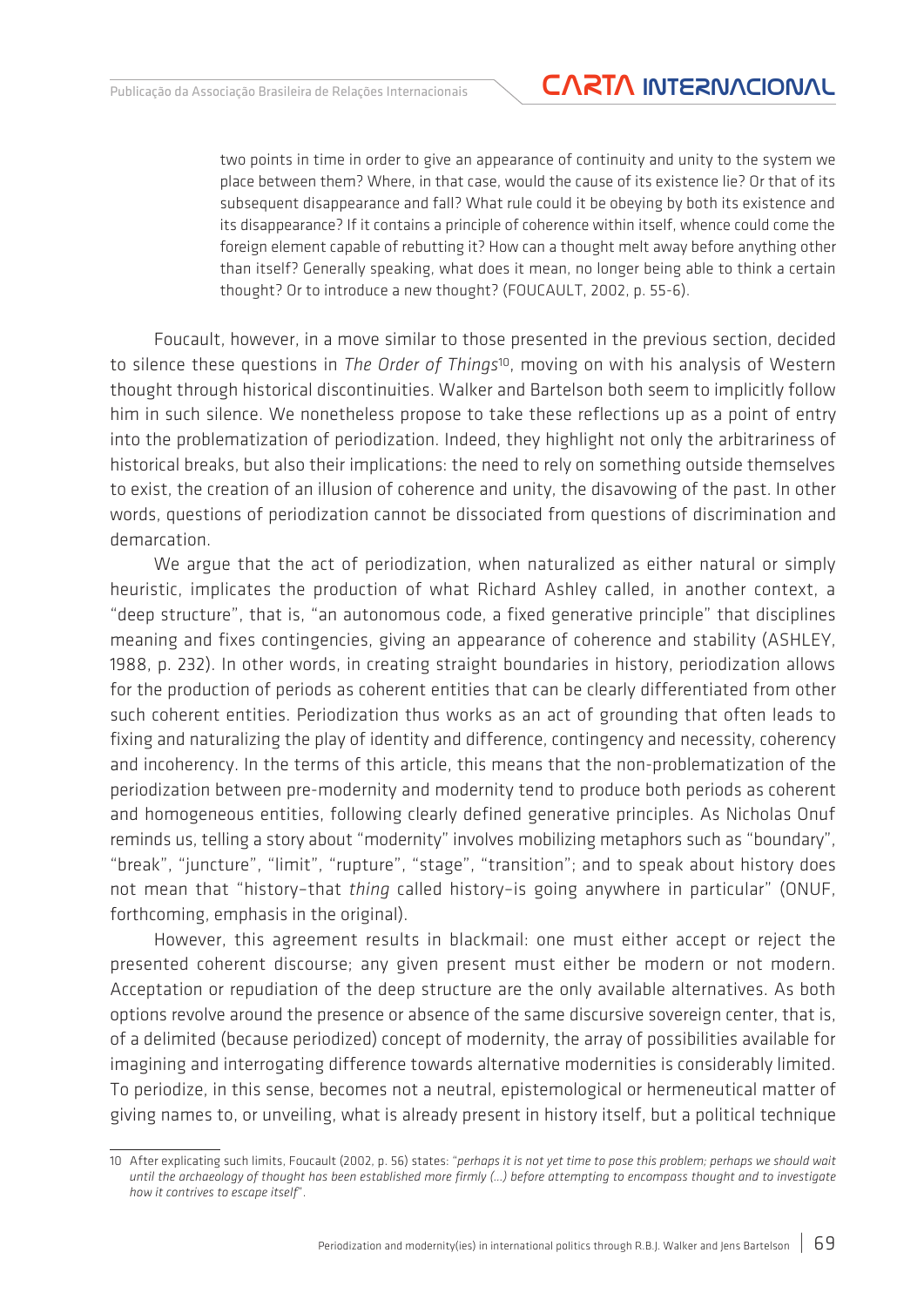that constitutes the very grounds of history, their internal and external limits, and regulates past, present, and future.

In a similar way, Kathleen Davis argues that periodization "*does not refer to a mere backdescription that divides history into segments, but to a fundamental political technique–a way to moderate, divide, and regulate–always rendering its services now. In an important sense, we cannot periodize the past*" (DAVIS, 2008, p. 5). This notion contrasts with what she sees as the practice of periodization as an effacement of politics. Such conceptualization leads her to look into the break that allegedly separates the "medieval", the "sacred", the "feudal" from the "modern", the "secular", the "capitalist" as an operation intrinsically connected to particular conceptions of sovereign state and secular politics. The reproduction of the medieval/ modern periodization is not an empirical claim to history, but a philosophical and political problematization: "modernity" works as the historical period in which the modern state has freed itself from the ecclesiastical authorities and that capitalism developed out of feudal relations; at the same time, this historical period is exactly what constructs, hierarchically, that from which it has historically freed itself (DAVIS, 2008).

This move is also stressed by Constantin Fasolt, according to whom *"[modern political thought] presupposed ideas like 'politics' and 'the state' that were only the result of the development under investigation*" (FASOLT, 2004, p. 219), incurring in a proleptic move that privileged "modernity" against "Middle Ages". The "Modern world" is political by nature, precisely in its being historical; its reality derives from a subject's projection, not from its quality of being so "in itself". A particular conception of the state and a particular conception of the subject are both built into the limits of history<sup>11</sup> and, hence, in the articulation between history and politics, between "modernity" and "its others". It is impossible to step outside history to grasp the past as a metaphysical origin; history already presupposes an origin without which it is impossible, but with which it is not purely historical, but also political (FASOLT, 2004).

Fasolt and Davis agree that the main problem with periodization derives from its affirmation of the belief that one of the main roles of history should be about producing knowledge of the past, thereby effacing the presuppositions of this practice. Such problematization of the political implications of periodization can be said to be inscribed in every performative act that aims at tracing lines at once between a "before" and an "after" and between "us" and "them", being constitutive of the most pervasive acts of periodization that are constantly reenacted and/or presupposed in daily and academic discourses. Furthermore, they both highlight how the modern/pre-modern divide is directly related to some of our deepest commitments such as freedom, the state, citizenship, and history.

To sum up, we argue that these reflections call into attention how periodization is never just a description of a past in itself, but always also a political move that works towards producing identities and differences. Hence, the modern/medieval–or modern/pre-modern– divide cannot be taken for granted as representing distinct periods in history.

<sup>11</sup> According to *Fasolt, "[i]f history is the form in which we contemplate a past that is immutably divided from the present, then citizenship, sovereignty, and the state are the categories by which we declare our freedom to change the present into the form that we desire for the future".* (FASOLT, 2004, p. 7).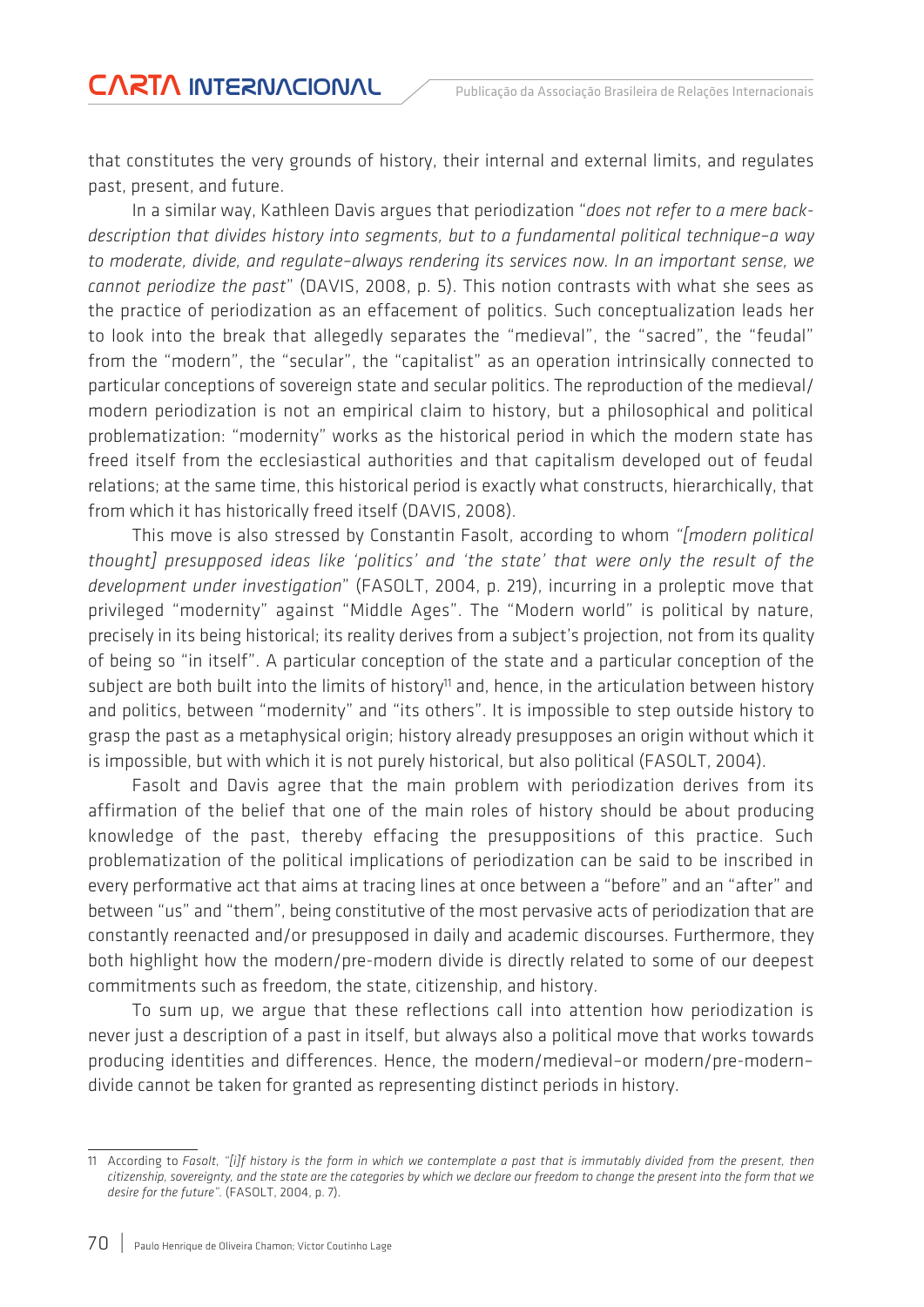### Performing the limits of history

We have thus far shown that the modern/pre-modern divide works as a political device that fixes a specific meaning of modernity. In taming meanings within one singular timeline, the modern/pre-modern divide, pervasive even in critical endeavors such as the ones studied above, bears the signs of a Eurocentric conception of world politics<sup>12</sup>.

One endeavor to challenge such singular temporalities speaks to our work in its questioning of the stability of the nation. Bhabha (1994) has argued that the nation must always be both the *object* of a historical pedagogy that affirms its authority in the past through historical continuity and origins, and the *subject* of a performative process in which its contemporaneous identity with itself is reaffirmed in the present. In other words, the nation must be both a singular temporal perspective stretching continuously back in history to distant origins and a constant work of (re)production of its homogeneity.

The temporal repetition of the performative temporality of the nation both feeds and undoes the pedagogical timeline of nationalism in a supplementary logic that exposes the heterogeneous temporalities of the Nation-State<sup>13</sup>. It would be unfair to both Walker and Bartelson to compare their problematization of international politics to the kind of nationalism being challenged by Bhabha. Nonetheless, in the latter's insight into the performative work that goes into the formation (and deformation) of singular timelines, we see possibilities for interpreting periodization as a (de)stabilizing procedure—and thus problematizing its work.

Maybe the most comprehensive attempt to question singular temporal perspectives on world politics has been Hutchings' investigation of the temporal assumptions of discourses about world politics. According to her, a wide range of readings of world politics are inadequate for two reasons:

> [i]n the first place, they are inadequate because, whether critical or not of western modernity, they are profoundly blinkered by their attachment to the idea that we can use western modernity as the key to making sense of the past, present, and future of the world as such. In the second place, they are unsatisfactory because they put the theorist in the positions of time-traveller and prophet, thus succumbing to (…) the temptation of thinking that politics is conditioned by the possibility of *making* or *controlling* time (HUTCHINGS, 2008, p. 160).

Two problems sum up Hutchings's critique: the unification of the present—the idea that there is one present, coming from one traceable past—and the timeliness of critique—the idea that one writes for one's time (even if by being somehow displaced from one's time14). While the assumption of timeliness is certainly present in both texts analyzed above, we want to highlight the first point, that is, how the acts of periodization that sustain their arguments cannot be

<sup>12</sup> For specific readings of the Eurocentrism of the field IR, see Hobson (2012), Muppidi (2012), and Jones (2006); for IPE, see Inayatullah & Blaney (2004), Blaney & Inayatullah (2010), and *Contexto Internacional's* special issue on IPE as global conversation (2015).

<sup>13</sup> "The way other temporalities live alongside the temporalities of the Nation is also explored by Shapiro (2000; forthcoming) and Chatterjee (2004).

<sup>14</sup> See Agamben (2009).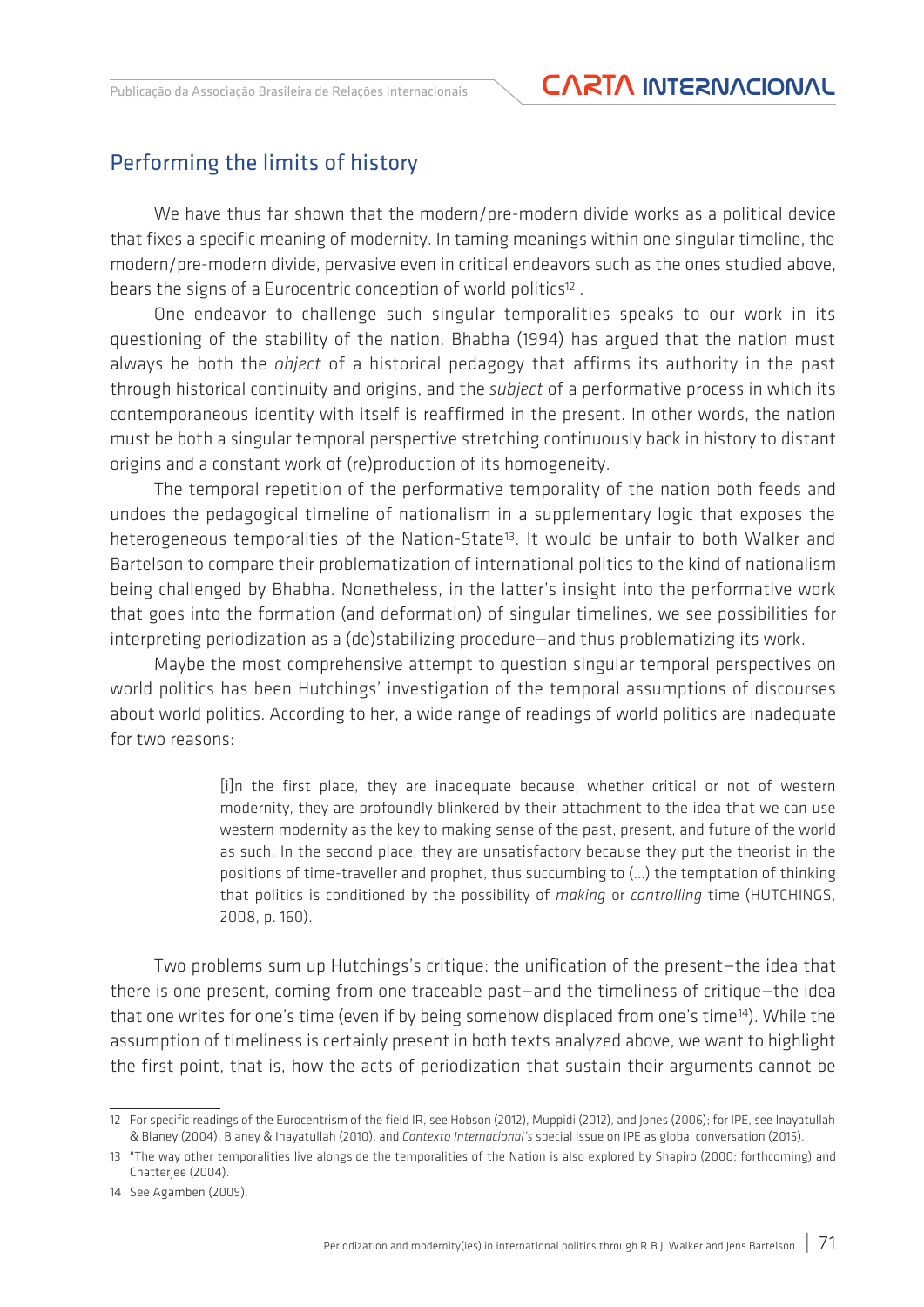dissociated from the production of a unified present. According to Hutchings, to think against these assumptions is to take up "*the challenge of thinking heterotemporality, ultimately neither one present nor many presents, but a mutual contaminations of 'nows' that participate in a variety of temporal trajectories and which do not derive their significance from one meta-narrative about how they all fit together*" (HUTCHINGS, 2008, p. 166).

In order to think such heterotemporality we turn to how Dipesh Chakrabarty's critique of Eurocentrism through the doubling of history can help displace singular temporal perspectives not only in terms of the Nation, the nation-state, or the event, but of historical perspectives in general<sup>15</sup>.

Chakrabarty distinguishes two different modalities of history. In his terms, History 1 is "the backbone of the usual narratives of transition", "a past posited by capital itself as its precondition" and that "lends itself to the reproduction of capitalist relationships". We could say that when History is reduced to History 1, we get what Chakrabarty calls "historicism", the mode of thinking that "*made modernity or capitalism look not simply global but rather as something that became global over time, by originating in one place (Europe) and then spreading outside it*" (CHAKRABARTY, 2000, p. 7, emphasis in the original). For the author, historicism is a "transition narrative", often expressed in terms of "development", "modernization", and "capitalism"; and in terms of "absences", "failures", and "incompleteness" (CHAKRABARTY, 2000, p. 30-4). In this sense, what Chakrabarty calls "historicism" is directly connected to the practice of periodization and to the modern/pre-modern divide as they have been presented in this paper. They both operate as narrative homogenizations of differences under a unified historical movement.

What is of interest to us is how Chakrabarty locates within historicism—and, for our purposes, how we locate in periodization—the possibility of its own interruption and displacement in terms of other narratives. In this sense, History 2 marks all those pasts, presents, and futures that exist in excess to those considered necessary by History 1 for its own constitution and reproduction (CHAKRABARTY, 2000, p. 63-4 ).

Chakrabarty "then narrates historical complexity not as a reversal of polarity between a "universal History" and "particular histories", but as the encounter between a history made universal and the elements integral to, but also in excess of, this history. In Chakrabarty's terms: "*History 2 do not constitute a dialectical Other of the necessary logic of History 1 (…). History 2 is better thought of as a category charged with the function of constantly interrupting the totalizing thrusts of History 1* (CHAKRABARTY, 2000 , p. 66, emphasis added). To remain with his terms, this "disjuncture" does not mark a mutual exclusion between "subaltern pasts" (History 2) and "historicization" (History 1): *"[i]t is because we already have experiences of that which makes the present noncontemporaneous with itself that we can actually historicize*" (CHAKRABARTY, 2000, p. 112 ).

Therefore, on the one hand, these interruptions feed the so-called "totalizing thrusts" of History 1, that is, the constant work of heterogeneity of History 2 invites the totalizing activity of

<sup>15</sup> Chakrabarty's argument can be located within a broader set of claims reclaiming times and spaces that colonialism, imperialism, and Eurocentrism have obliterated. For an interpretation of the field of limits and possibilities that emerges through and between these claims, see Chamon & Lage (forthcoming). For a different interpretation of the role of 'interruptions' between History 1 and History 2 that engages critically with Chakrabarty, see Blaney & Inayatullah (2010, ch.6).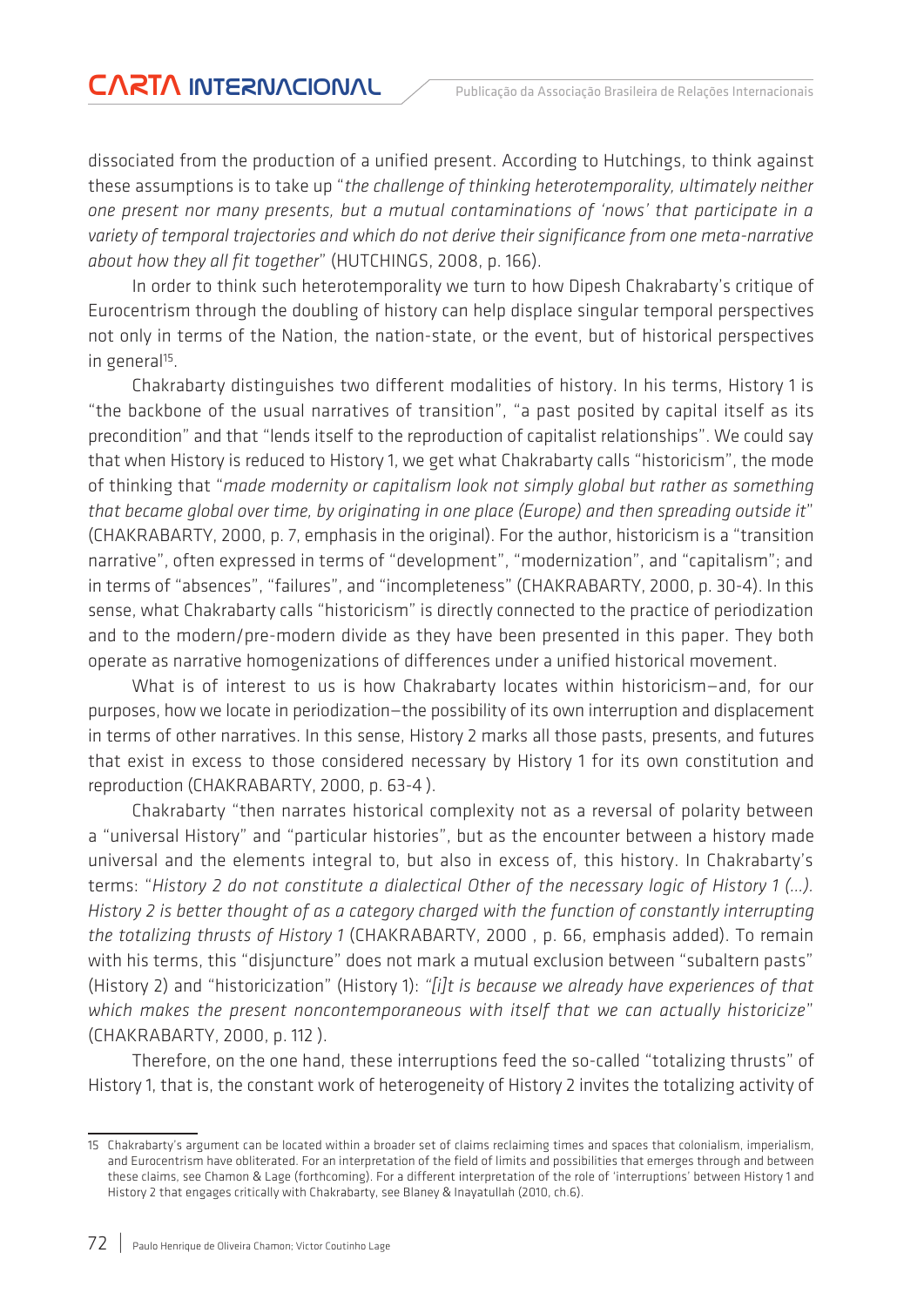transition narratives. On the other hand, however, as these experiences of noncontemporaneous presents are not tied, in any necessary way, to a historicized perspective, the possibility for alternative interpretations is opened up.

In this sense, *"[a]n appreciation of this problem ['historicism] has led to a series of attempts to craft histories differently, to allow for a certain measure of equality between 'historians' histories and other constructions of the past*"; by doing this, he claims, one "*perform*[s] the limits of history" (CHAKRABARTY, 2000 , p. 106, emphasis in the original). Thus, instead of a vocabulary marked by "lack", "incompleteness", and "not yet", by "before", "after", and "pre/ post", it is possible to explore the forces constitutive of what Chakrabarty calls "the ontological 'now'" (CHAKRABARTY, 2008, p. 113)16. In this sense, "minorities histories" can raise problems to the homogenization of difference under a historicized perspective, since they "*must implicitly assume a plurality of times existing together, a disjuncture of the present with itself*" (CHAKRABARTY, 2000, p. 109).

#### Final remarks

We read Chakrabarty's heterotemporalities as an invitation to rework through the singular temporal perspective that the modern/pre-modern divide fixes as the ground for the problematization of international politics in Walker and Bartelson. In the terms of this paper, thus, we argue that this divide limits the array of possible interpretations because Walker's and Bartelson's constitutive silence on their own acts of periodization reifies homogeneous historical periods as an ontological dimension of political life instead of a specific framing of the relation between identity and difference in time.

However, by following Chakrabarty reading of historicism, what emerges is the possibility of substituting the exploration of the heterogeneities constituting the "ontological now" for the double status (as a condition of political knowledge and as its fundamental object) of the modern/pre-modern divide. As heterogeneity is both always already present as a condition of possibility of periodization and tamed through acts of periodization, we might sidestep the blackmail of maintaining or discarding historian's history, and begin moving towards the multiplicity of narratives that can be woven through different performances of both. The prospect, we believe, is much more productive than Fasolt's fatalist disappearance of historians as the ultimate condition for the transformation of history and politics.

In this sense, we once more highlight that, in calling attention to the political workings of taken-for-granted divides imposed upon "history itself"—and, more precisely, to the divide between modernity and pre-modernity inscribed in the texts presented above—we do not claim that periodization should be overcome or transcended towards a different, supposedly "purer" or "more authentic", experience of the passage of time. Instead, we want to address the field of possibilities that is opened by a more nuanced interpretation of history. In this sense, we invite less a post-periodization theoretical approach (which appears to us, at best, as a diagnostic

<sup>16</sup> For a somewhat different perspective calling for the same kind of work, see Shilliam (2011).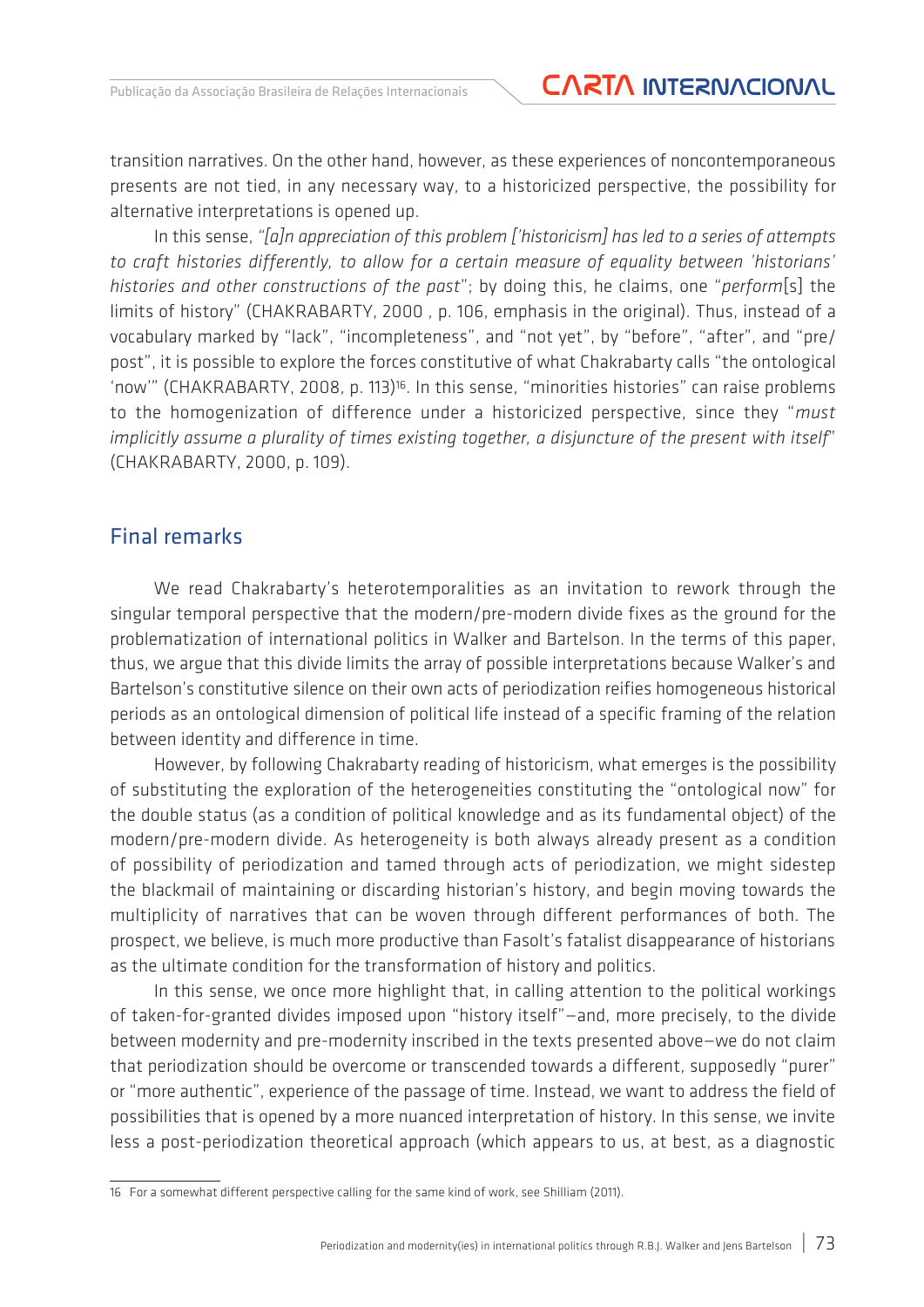paradox<sup>17</sup>) than a disposition to read periodization as a site of questioning, interrogation and interrupting from which political problems can emerge.

There is much to be done following this path, we believe. We find support in this assertion in recent works within the field of International Relations that have endeavored to problematize the ways in which specific conceptions of temporality, history, and "the present" are naturalized in our understanding of international and world politics. In arguing for the systematic problematization of the workings of periodization in IR theory, particularly in the works of Walker and Bartelson, we hope to point to periodization as an important dimension to be explored and thus join our voices to those working towards breaking through the temporal and historical boundaries that limit our political imagination.

### References

AGAMBEN, Giorgio. What is the contemporary?. In: AGAMBEN, Giorgio. *What is an apparatus?* And other essays. Stanford: Stanford University Press, 2009, p. 39-54.

ASHLEY, Richard. Untying the Sovereign States: double readings of the anarchy problematique. *Millennium*: Journal of International Studies. v. 17, n. 2, 1988, p. 227-262.

BARTELSON, Jens. *The Critique of the State*. Cambridge: Cambridge University Press. 2001

BARTELSON, Jens. *Visions of World Community*. Cambridge: Cambridge University. 2009

BARTELSON, Jens. What is wrong with the world?. Critical Exchange on R.B.J. Walker's After the Globe, Before the World*. Contemporary Political Theory*, v. 10, n. 2, 2011, p. 288-290.

BHABHA, Homi. *The Location of Culture*. London/New York: Routledge. 1994

BLANEY, David; INAYATULLAH, Naeem. *Savage Economics*: Wealth, poverty and the temporal walls of capitalism. London and New York: Routledge. 2010.

BUTLER, Judith. What is critique? An essay on Foucault's virtue. In: INGRAM, David (ed). *The Political*: Readings of Continental Philosophy. Oxford: Blackwell Publishers, 2002, p. 212-228.

BUZAN, Barry; LITTLE, Richard. Reconceptualizing Anarchy: Structural Realism Meets World History. *European Journal of International Relations*, vol. 2, n. 4, 1996, p. 403-438.

CHAKRABARTY, Dipesh. *Provincializing Europe*. Postcolonial Thought and Historical Difference. Princeton and Oxford: Princeton University Press. 2000.

CHATTERJEE, Partha. The Nation in Heterogeneous Time. *In*: CHATTERJEE, Partha. *The Politics of the Governed.* Reflections on Popular Politics in Most of the World. New York: Columbia University Press. 2004

CHAMON, Paulo; LAGE, Victor Coutinho. Resisting the denial of coevalness in International Relations: provincializing, perspectivism, border thinking. *Revista Brasileira de Relações Internacionais*, special issue: Many Worlds, Many Theories. forthcoming.

CONTEXTO INTERNACIONAL*,* Special Issue *Towards a Global Conversation*, vol. 37, n. 5, 2015.

<sup>17</sup> See Osborne (1995, ch.1).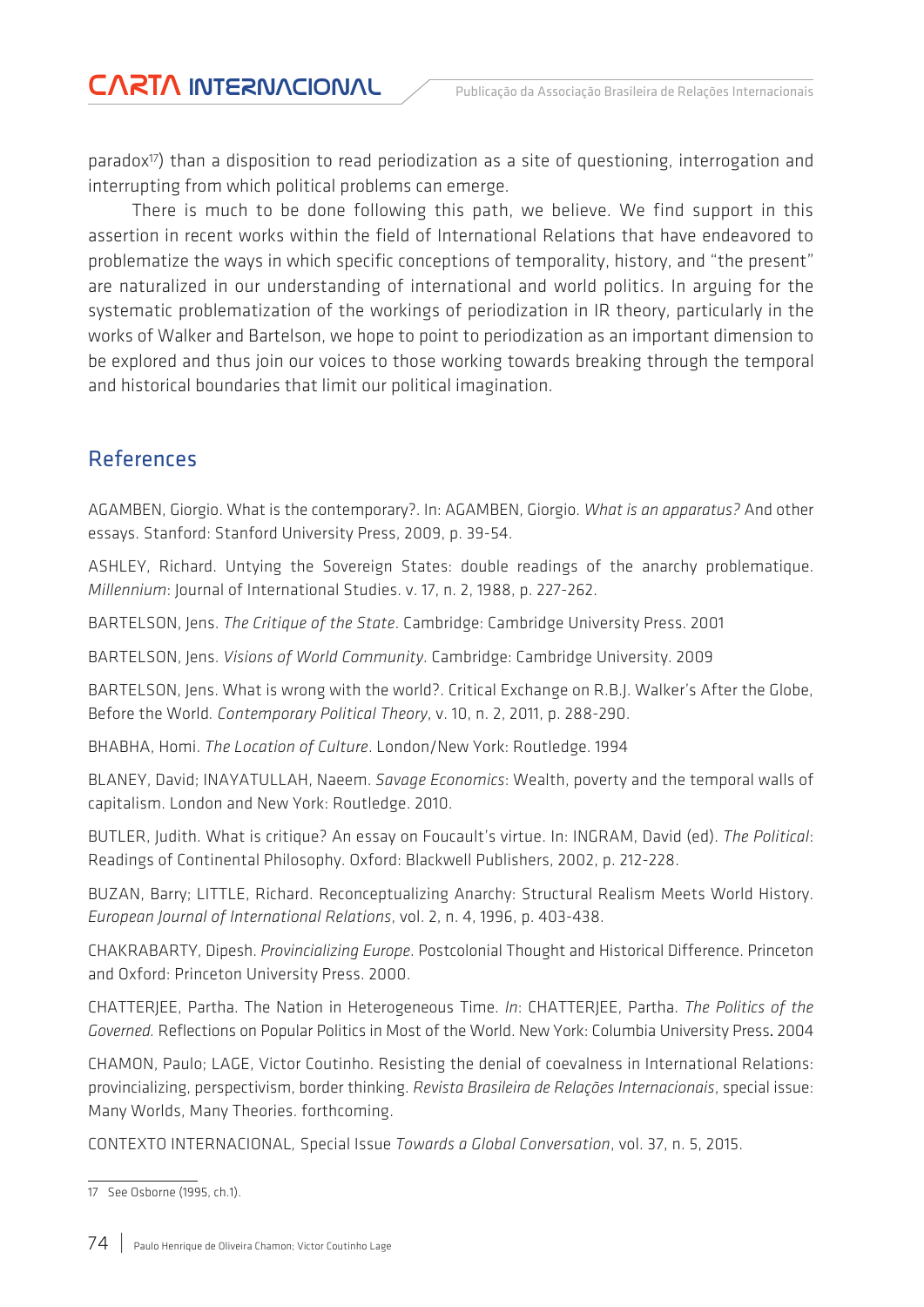DAVIS, Kathleen. *Periodization and Sovereignty*. How ideas of feudalism and secularization govern the politics of time. Philadelphia: University of Pennsylvania Press. 2008.

FASOLT, Constantin. *The limits of history*. Chicago: University of Chicago. 2004.

FOUCAULT, Michel. Politics, polemics, problematization. In: RABINOW, Paul. *The Foucault Reader*. New York: Pantheon books, 1984, p. 381-390.

FOUCAULT, Michel.What is critique?. In: LOTRINGER, Sylvère; HOCHROTH, Lysa (eds). *The Politics of Truth*. Michel Foucault. New York: Semiotext(e), 1997, p. 23-82.

FOUCAULT, Michel. .*The order of things*. New York and London: Routledge. 2002.

HOBSON, John. *The Eurocentric conception of World Politics*. Cambridge: Cambridge University Press. 2012.

HUTCHINGS, Kimberly. Happy Anniversary! Time and critique in International Relations theory. *Review of International Studies*, 33, 2007, p. 71-89.

HUTCHINGS, Kimberly. *Time and World Politics*. Thinking the present. Manchester & New York: Manchester University Press. 2008.

INAYATULLAH, Naeem; BLANEY, David. *International Relations and the Problem of Difference*. London & New York, Routledge. 2004.

JONES, Branwen (ed). *Decolonizing International Relations*. New York: Rowman & Littlefield Publishers. 2006.

LINKLATER, Andrew. *The Transformation of Political Community*. Ethical Foundations of the Post-Westphalian Era. Cambridge: Polity Press. 1998.

LINKLATER, Andrew. *Critical Theory and World Politics.* Citizenship, sovereignty and humanity. London and New York: Routledge. 2007.

MUPPIDI, Himadeep. *The Colonial Signs of International Relations*. Oxford: Oxford University Press. 2012.

OSBORNE, Peter. Modernity is a qualitative, not a chronological, category. *New Left Review*, I/192, 1992, p. 65-84.

OSBORNE, Peter. *The Politics of Time*. Modernity and Avant-garde. London: Verso. 1995.

ONUF, Nicholas. Seven Metaphors in Search of a Good Story. In: NOGUEIRA, João Pontes; WALKER, R.B.J. (eds.). *International Relations and the (Re)Invention of History*. London and New York: Routledge. Forthcoming.

PHILPOTT, Daniel. *Revolutions in sovereignty*: how ideas shaped modern international relations. Princeton: Princeton University Press. 2001.

REUS-SMIT, Christian. *The Moral Purpose of the State*: Culture, Social Identity, and Institutional Rationality in International Relations. Princeton: Princeton University Press. 1999.

RUGGIE, John Gerard. Territoriality and Beyond: problematizing modernity in International Relations. *International Organization*, vol. 47, no. 1, 1993, p. 139-174.

SHAPIRO, Michael. National times and Other Times: Re-Thinking Citizenship. *Cultural Studies*, v. 14 n. 1, 2000, p. 79-98.